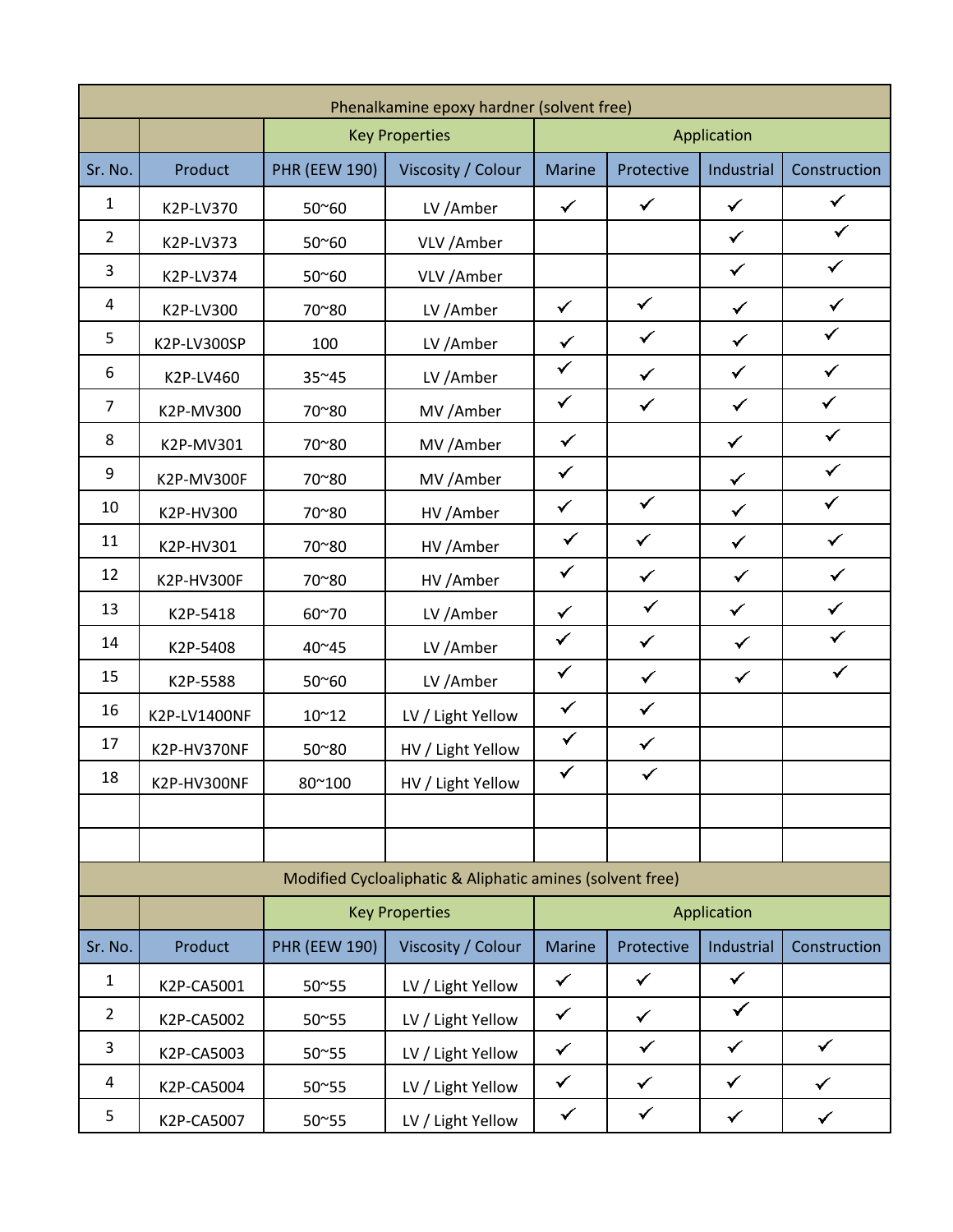| 6                                 | K2P-CA5009    | 50~55                 | LV / Light Yellow                 | $\checkmark$  | $\checkmark$ | $\checkmark$ | $\checkmark$ |  |  |
|-----------------------------------|---------------|-----------------------|-----------------------------------|---------------|--------------|--------------|--------------|--|--|
| $\overline{7}$                    | K2P-CA5009    | 50~55                 | LV / Light Yellow                 | $\checkmark$  | $\checkmark$ | $\checkmark$ | $\checkmark$ |  |  |
| 8                                 | K2P-LV370 SL  | 50~55                 | LV / Light Yellow                 | $\checkmark$  | $\checkmark$ | $\checkmark$ | $\checkmark$ |  |  |
| $\boldsymbol{9}$                  | K2P-CA6001    | 60~65                 | LV / Light Yellow                 | $\checkmark$  | $\checkmark$ | $\checkmark$ | ✓            |  |  |
| 10                                | K2P-CA6002    | 60~65                 | LV / Light Yellow                 | $\checkmark$  | $\checkmark$ | $\checkmark$ | $\checkmark$ |  |  |
| 11                                | K2P-CA6003    | 50~55                 | LV / Light Yellow                 | $\checkmark$  | $\checkmark$ | $\checkmark$ | $\checkmark$ |  |  |
| 12                                | K2P-CA9901    | 100                   | MV / Light Yellow                 |               | $\checkmark$ | $\checkmark$ | $\checkmark$ |  |  |
| 13                                | K2P-CA9902    | 100                   | MV / Light Yellow                 |               |              | $\checkmark$ | $\checkmark$ |  |  |
| 14                                | K2P-CA9903    | 100                   | MV / Light Yellow                 |               |              | $\checkmark$ | ✓            |  |  |
| 15                                | K2P-CA9904    | 100                   | ULV / Light Yellow                |               |              | $\checkmark$ | ✓            |  |  |
|                                   |               |                       |                                   |               |              |              |              |  |  |
| Reactive Polyamide (solvent free) |               |                       |                                   |               |              |              |              |  |  |
|                                   |               | <b>Key Properties</b> |                                   | Application   |              |              |              |  |  |
| Sr. No.                           | Product       | <b>PHR (EEW 190)</b>  | Viscosity / Colour                | <b>Marine</b> | Protective   | Industrial   | Construction |  |  |
| $\mathbf 1$                       | K2P-RPD160    | 50~55                 | LV / Light Yellow                 | $\checkmark$  | $\checkmark$ | $\checkmark$ | $\checkmark$ |  |  |
| $\overline{2}$                    | K2P-RPD140    | 50~55                 | LV / Light Yellow                 | $\checkmark$  | $\checkmark$ | $\checkmark$ | $\checkmark$ |  |  |
|                                   |               |                       |                                   |               |              |              |              |  |  |
|                                   |               |                       | Flexible Hardeners (solvent free) |               |              |              |              |  |  |
|                                   |               | <b>Key Properties</b> |                                   | Application   |              |              |              |  |  |
| Sr. No.                           | Product       | <b>PHR (EEW 190)</b>  | Viscosity / Colour                | <b>Marine</b> | Protective   | Industrial   | Construction |  |  |
| $\mathbf{1}$                      | K2P-LV300flx  | 80                    | LV /Amber                         |               | $\checkmark$ | $\checkmark$ | $\checkmark$ |  |  |
| $\overline{2}$                    | K2P-LV200flx  | 100                   | LV /Amber                         |               | $\checkmark$ | $\checkmark$ | $\checkmark$ |  |  |
| $\overline{3}$                    | K2P-CA9902flx | 100                   | LV / Light Yellow                 |               | $\checkmark$ | $\checkmark$ |              |  |  |
| $\overline{a}$                    | K2P-CA9901flx | 100                   | HV / Light Yellow                 |               | $\checkmark$ | $\checkmark$ |              |  |  |
|                                   |               |                       |                                   |               |              |              |              |  |  |
|                                   |               |                       |                                   |               |              |              |              |  |  |
| Epoxy + Diluent + Accelerator     |               |                       |                                   |               |              |              |              |  |  |
| $\mathbf{1}$                      | K2P-EP250     |                       | MV / Light Yellow                 | $\checkmark$  | $\checkmark$ | $\checkmark$ |              |  |  |
| $\overline{2}$                    | K2P-EP201     |                       | LV / Light Yellow                 | $\checkmark$  | $\checkmark$ | $\checkmark$ |              |  |  |
| $\mathbf{3}$                      | K2P-EP210     |                       | MV / Light Yellow                 | $\checkmark$  | $\checkmark$ | $\checkmark$ | $\checkmark$ |  |  |
| 4                                 | K2P-EP211     |                       | MV / Light Yellow                 | $\checkmark$  | $\checkmark$ | $\checkmark$ | $\checkmark$ |  |  |